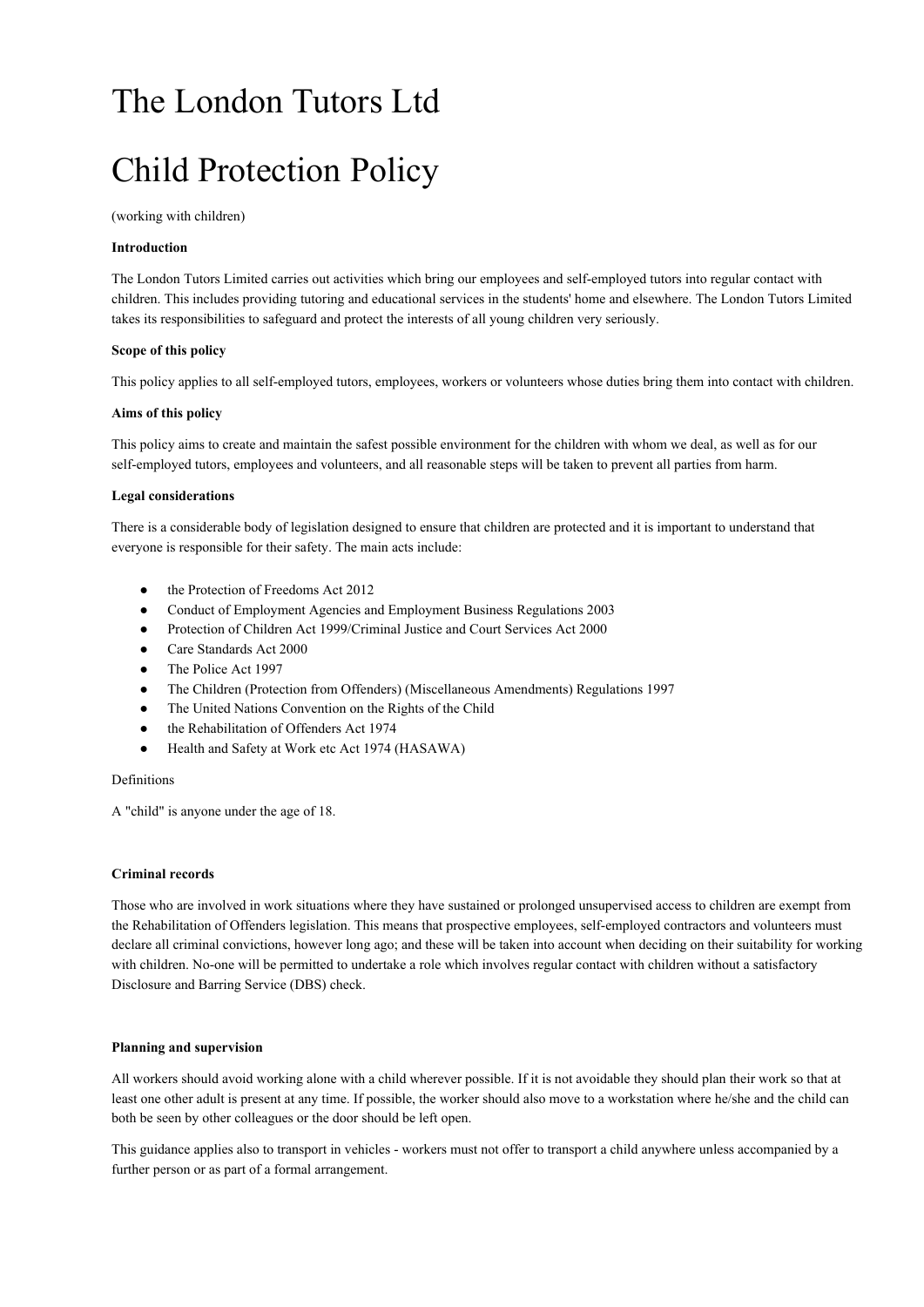## **Communication**

When a tutor or any employee is in direct contact with students (for example via email or other electronic communication) it is vital that the parent or guardian is included in all correspondence. Tutors should have no direct contact with students that parents or guardians are not party to.

Communication with children is vital in establishing relationships built on trust. Those working with children should listen to what they are saying and respond appropriately. Children are entitled to the same respect as any self-employed tutors, employees, workers and volunteers. It should also be made clear to them what standards of behaviour and mutual respect are expected from them.

Those working with children should behave appropriately, ensure that language is moderated in their presence and should refrain from adult jokes or comments which are clearly unsuitable. Workers should also note that what may be acceptable language to their friends may not be regarded as such by those of an older generation.

## **Physical contact**

On no account should any self-employed tutor, employee, worker or volunteer have any physical contact with a child unless it is to prevent accident or injury to themselves or anyone else (eg to prevent a fall), or in the case of medical assistance being needed (eg to administer first aid), or to provide nursing or other general care, in which case the prior consent of the affected person should be requested where possible. Where appropriate, consent from parents or those with parental or caring responsibility should be obtained.

If a child is hurt or distressed, the worker should do his/her best to comfort or reassure the affected person without compromising his/her dignity or doing anything to discredit the person's own behaviour.

### **Behaviour and abuse**

We should all aim to promote an environment of trust and understanding. Those working with children should not tolerate unsociable behaviour but should try to ensure good working relationships.

All self-employed tutors, employees, workers and volunteers at The London Tutors Limited have a strict duty never to subject any child to any form of harm or abuse. This means that it is unacceptable, for example, to treat a child in any of the following ways:

- to cause distress by shouting or calling them derogatory names
- to slap
- to hold them in such a way that it causes pain, or to shake them
- to physically restrain them except to protect them from harming themselves or others
- to take part in horseplay or rough games
- to allow or engage in inappropriate touching of any kind
- to do things of a personal nature for the person that they can do for themselves (this includes changing clothing, or going to the toilet with them unless another adult is present)
- to allow or engage in sexually suggestive behaviour within a person's sight or hearing, or make suggestive remarks to or within earshot
- to give or show anything which could be construed as pornographic
- to seek or agree to meet them anywhere outside of the normal workplace without the full prior knowledge and agreement of the parent, guardian or carer.
- to engage with them online in an unacceptable manner.
- ●

## **Suspicions of abuse**

Any worker who witnesses or suspects abusive behaviour towards a child should record the details and report it to The London Tutors' Director. It is NOT the individual's responsibility to investigate his/her suspicions - this requires expertise he/she is not expected to have.

Any allegations of abuse made against anyone working for The London Tutors Limited will be thoroughly investigated and dealt with through our disciplinary procedure for employees. Serious breaches may lead to dismissal (for employees) or termination of any agreement (for self-employed tutors, workers or volunteers).

The London Tutors' Director will appropriately record an allegation or reported incident. He/she will be responsible for contacting the statutory child protection agency such as the Local Safeguarding Children Board or the police if necessary.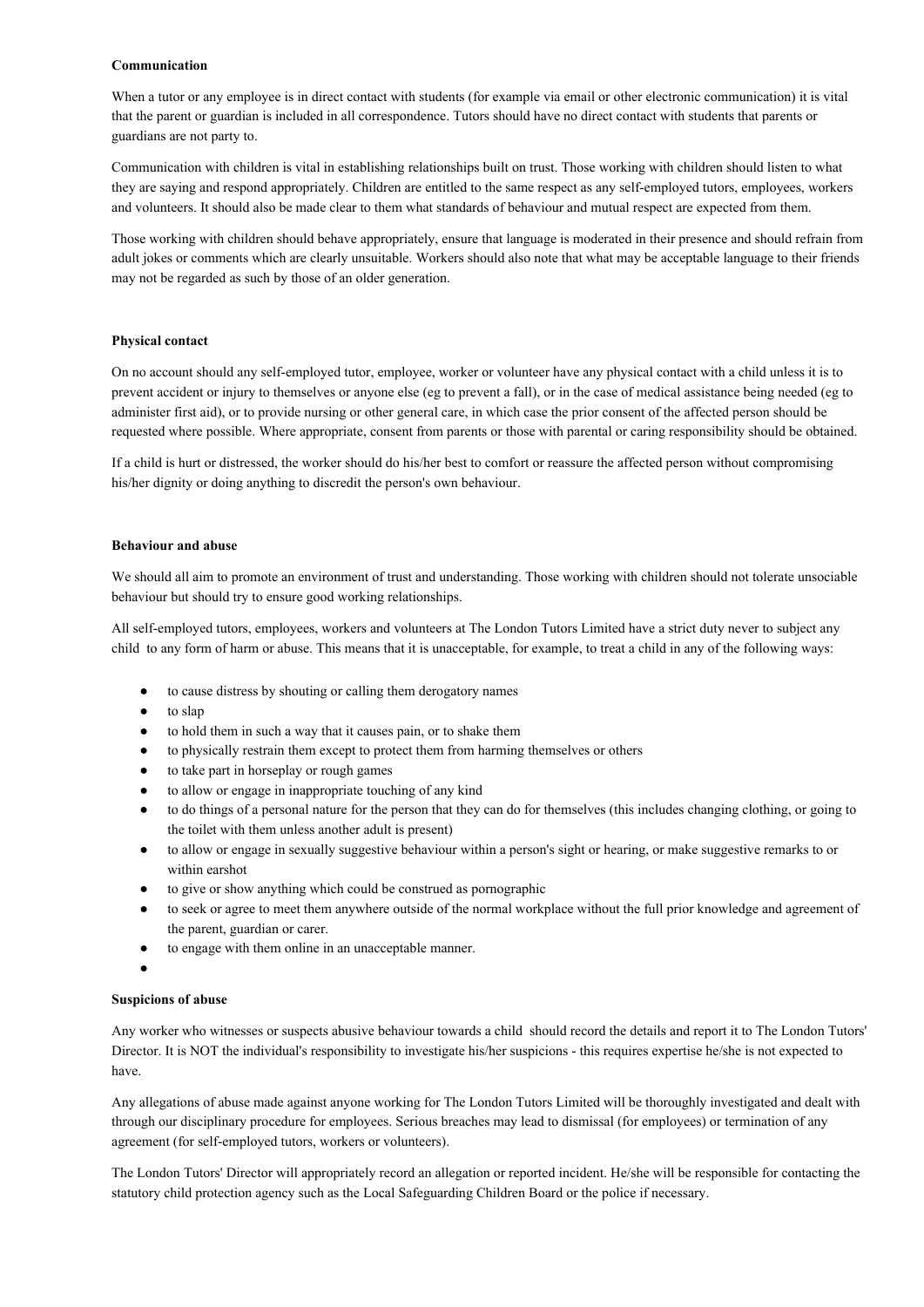## **Safety**

The safety of the people we work with is paramount and we are committed to providing a safe environment within which to work. Those working with children should ensure all appropriate risk assessments and security checks have been carried out prior to any assignment.

If transporting children, the transport should be checked to ensure it is roadworthy and adequate for the purpose. Any equipment used must be safe and only used for the purpose for which it is intended. Users should be adequately trained. Appropriate insurance should be up to date and adequate to cover such assignments.

## **Confidentiality**

All personal information regarding children is highly confidential and should only be shared with appropriate people on a need to know basis. Information will be stored in The London Tutors office at 18 Abercorn rd, Stanmore, access limited to employees who are required to access it to fulfil their duties and will only be kept for as long as is needed.

Anyone who is likely to have access to confidential material regarding children, or any of the bodies on behalf of whom The London Tutors Limited is working, may be required to sign a non-disclosure agreement. The requirement for confidentiality is emphasised.

## **Contact outside of work**

Contact should not be made with any of the children with whom we are working for any reason unrelated to the particular work. In particular, our self-employed tutors and employees are required to maintain our reputation for integrity and responsibility in dealing with such people, and should not enter into any social or other non-work related arrangements with them, without the parents' permission.

## **Gifts and inducements**

On no account should anyone from The London Tutors Limited give a child a gift or buy refreshments etc which could be in any way considered as a bribe or inducement to enter into a relationship with The London Tutors Limited person or give rise to any false allegations of improper conduct against the individual. However, we do provide appropriate prizes for individual and collective achievements in class.

#### **Communicating this policy and concerns**

All employees, workers and volunteers at The London Tutors Limited will be made aware of this policy.

Furthermore, a copy of this policy will be made available to all relevant bodies with whom we work and will be made available to parents and carers of children with whom we plan to work.

Any concerns about the assignment or people involved should be addressed with The London Tutors' Director.

#### **Breach of this policy**

Failure to follow the guidelines in this policy is considered a serious offence and will be investigated thoroughly and dealt with through our disciplinary procedure for employees. Serious breaches may lead to dismissal (for employees) and termination of any agreement (for self-employed tutors, workers or volunteers).

#### **Implementation, monitoring and review of this policy**

Deepesh Patel has overall responsibility for implementing and monitoring this policy, which will be reviewed on a regular basis following its implementation (at least annually) and additionally whenever there are relevant changes in legislation or to our working practices.

Any queries or comments about this policy should be addressed to Deepesh Patel. In Mr Patel's absence, queries should be directed to Mrs Sejaal Patel.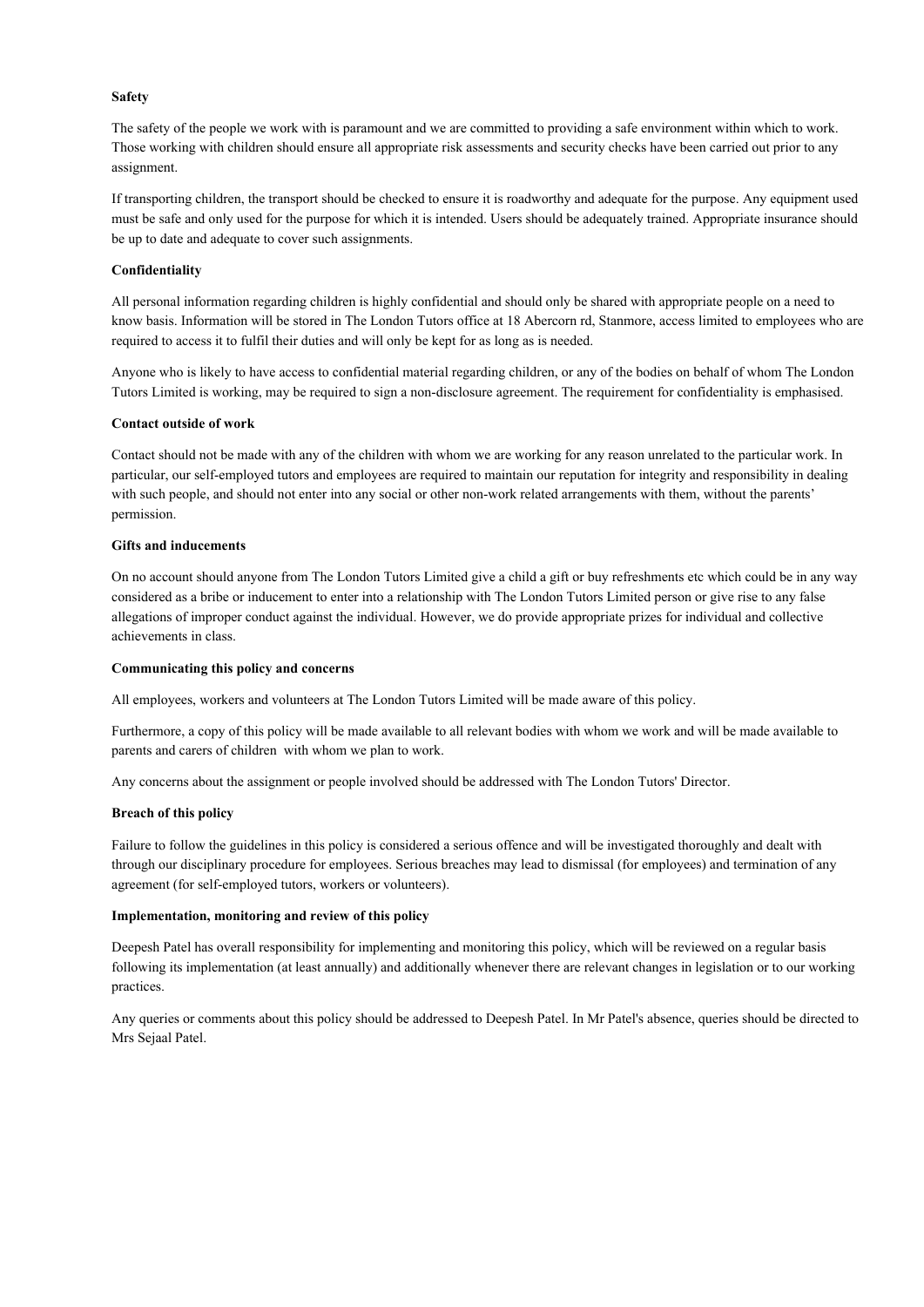# Privacy Notice

The London Tutors maintains a strict policy of client and tutor confidentiality and we are committed to protecting and safeguarding your personal data. As part of this commitment, this policy aligns with the General Data Protection Regulation (GDPR). This policy relates to all information you provide to The London Tutors and all data that The London Tutors holds in relation to your use of the site. It supplements and is in addition to the Terms and Conditions and should be read in conjunction with them.

## **What do we collect?**

In line with data protection laws we are only able to process personal data where we have a valid reason to do so.

**Registration and student details (for Clients):** This includes details such as your name, email address, address, telephone number, your child's name, your child's school year and your child's educational background.

**Details (for Tutors):** Name, telephone number, email address and details of relevant teaching / tutoring experience. We may also store your bank details for the purpose of making payments to you for work done through The London Tutors Ltd.

## **What do we do with your information?**

We will use your personal data to fulfil tutoring requests, meet our contractual obligations, and deliver a high quality service to clients and tutors.

## **How do we keep your information safe?**

We take reasonable steps to ensure that your information is kept safe and will endeavour to protect it from unauthorised access. Your information will only be kept for a commercially reasonable period of time for the purposes stated above.

#### **Cookies**

We occasionally issue session cookies when strictly necessary for the operation of the website (such as logging into our member account area). These cookies do not hold any personal information. You can find out more about [what cookies are, how to control](http://www.aboutcookies.org/) [them and delete them here](http://www.aboutcookies.org/). Google Analytics and third party services such as Google Maps, Twitter and Facebook may issue cookies. [Further information on Google Analytics and Privacy can be found here.](http://www.google.co.uk/intl/en/analytics/privacyoverview.html) You are welcome to opt-out of receiving cookies from us or third parties services at any time using the settings in your browser.

## **Retention Periods**

We shall retain your data only for as long as necessary in accordance with applicable laws.

**Clients:** We will keep your personal data whilst you are an active client of The London Tutors. If you do not receive any services for a period of 8 years your data will be deleted.

**Tutors:** For tutors who join The London Tutors as an employee or self-employed freelancer we will retain your data for up to 8 years.

**Tutor Applications:** We retain tutor applications for 8 years.

#### **Right to be Forgotten**

You have the right to object to our use of your personal data and to ask us to delete it if there is no need for us to keep it. This is known as your right to be forgotten. Please inform us if you think we are retaining or using your personal data incorrectly. If you wish for us to delete any data we hold about you, please inform us in writing and we will delete your data within 3 working days, unless there is a legal reason why we are not allowed to do so.

## **Access to your data**

You have the right to request a copy of all personal information that we hold about you at no cost. We will also correct any inaccuracies in your information at your request.

## **Email tracking and Newsletters**

Our newsletters employ tracking so that we can monitor at an individual level whether a recipient has opened the email and what content they have clicked on. We only send our newsletter to recipients where there is a legitimate interest to do so. This includes sending emails giving details of relevant events and courses and updates to individuals who have subscribed via our website or who are registered clients. Recipients are able to easily unsubscribe from the newsletter if they wish.